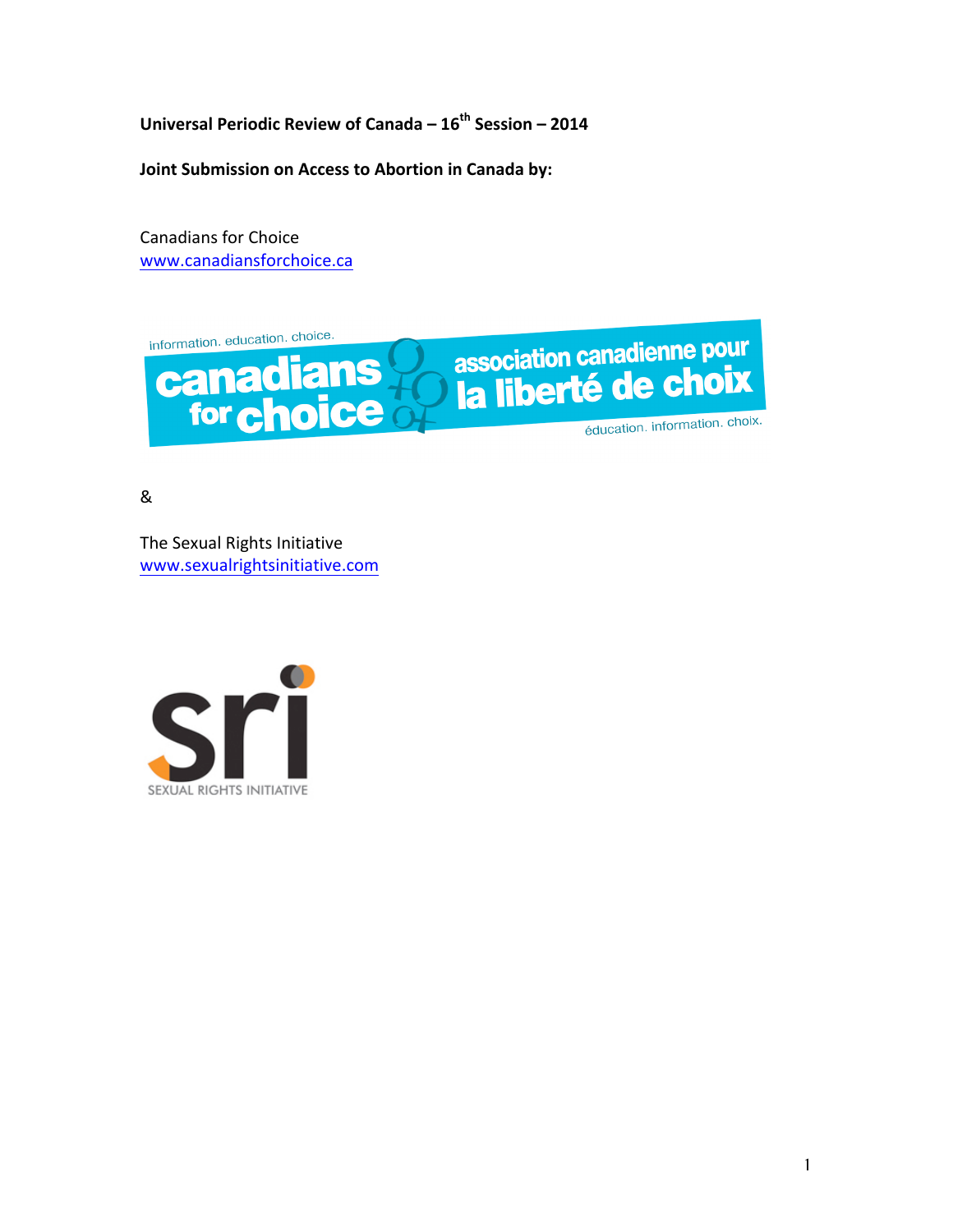Key Words: Right to health; right to non-discrimination; access to abortion information and services; access to sexual and reproductive health services and **information; sexual rights.**

#### **Introduction**

1. This report is jointly submitted by Canadians for Choice (herein CFC) and the Sexual Rights Initiative<sup>1</sup>. CFC was established in 2002, and is a national prochoice, non-profit charitable organization dedicated to ensuring reproductive choices for all Canadians. We envisage a world where individuals – regardless of age, ability, race, gender, sexual orientation, place of residence, or socio-economic and other status - have access to the information, resources and services required to make and exercise informed choices on all aspects of their sexual and reproductive health and rights. Since 2006, CFC operates a national toll-free unplanned pregnancy options hotline that receives over 300 calls from all over Canada and since 2008 CFC provides financial support to women in Canada who must travel long distances to access abortion services.

2. This report will focus on Canada's failure to ensure access to safe abortion services without discrimination to which women living in Canada are legally entitled. The Canadian Government's continued disregard of its obligations to enforce domestic law provisions requiring universal access to health care, which includes safe abortion care, violates women's rights to health and non discrimination as set out in the Covenant on Economic, Social and Cultural Rights and the Convention on the Elimination of all forms of Discrimination against Women. This report will also demonstrate how the Canadian Government has failed to fulfil commitments to ensure non-discriminatory access to sexual and reproductive health care agreed to under the Beijing Platform for Action and the International Conference on Population and Development and their follow up reviews<sup>2</sup>.

### National Legal Framework

3. In accordance with the 1988 Supreme Court of Canada decision R. v. Morgentaler, there are no criminal laws restricting access to abortion in Canada.

4. The 1988 Supreme Court decision found that the existing legislation surrounding the regulation of abortion in Canada violated section 7 of the Canadian Charter of Rights and Freedoms by infringing upon a woman's right to security of the person.

 $1$  The Sexual Rights Initiative is a coalition of organizations including Action Canada for Population and Development (Canada), CREA (India), Federation for Women and Family Planning (Poland), Egyptian Initiative for Personal Rights (Egypt), Akahata (Argentina) and the Coalition of African Lesbians (South Africa).

<sup>&</sup>lt;sup>2</sup> See for example A/RES/S-21/2 Key Actions for the Further Implementation of the International Conference on Population and Development para 63 section iii which states that "... in circumstances where abortion is not against the law, health systems should train and equip health-service providers and should take other measures to ensure that such abortion is safe and accessible. Additional measures should be taken to safeguard women's health".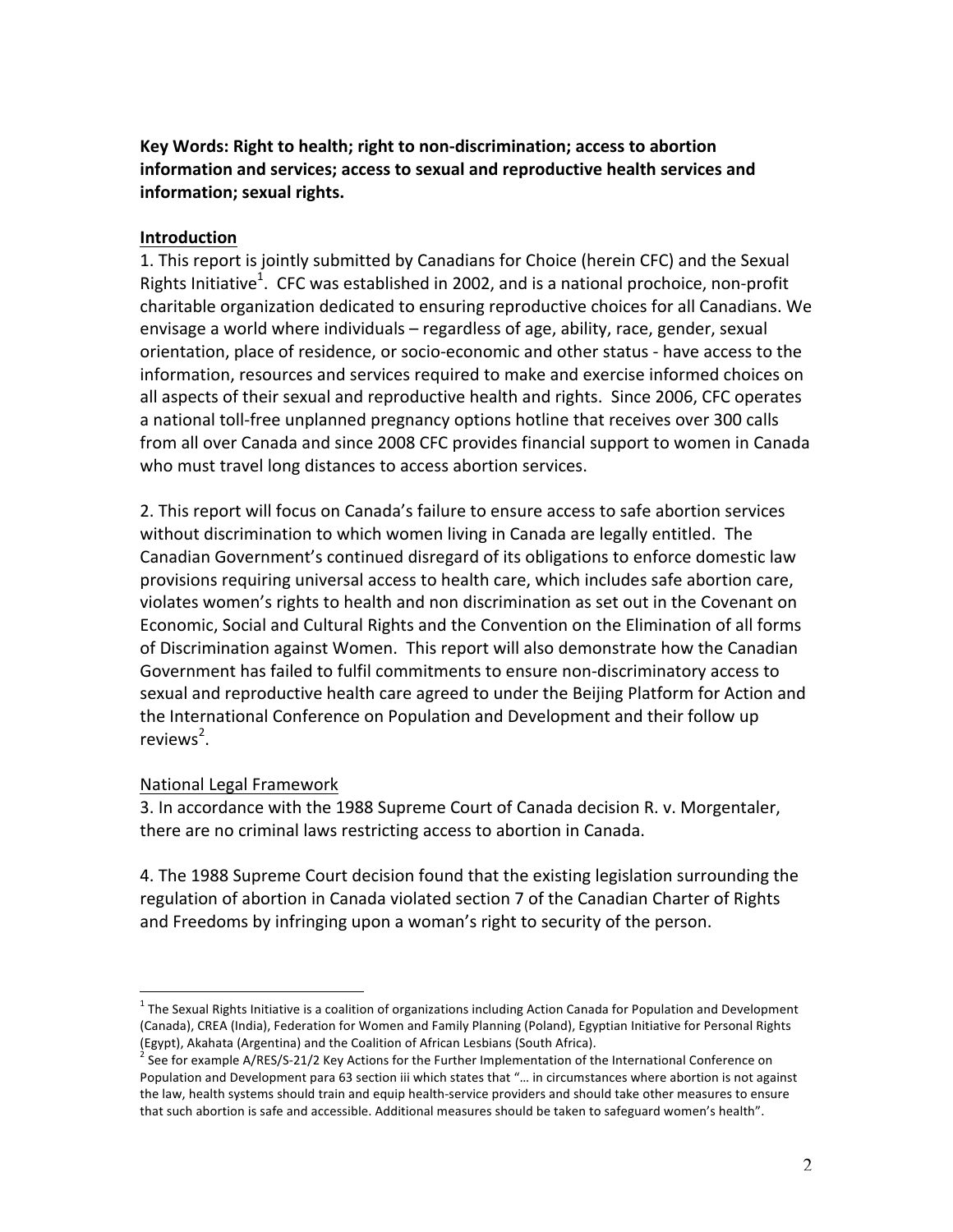5. Furthermore, in 1989 the Supreme Court of Canada ruled in the case of Tremblay v. Daigle that the only individual that could make the choice of terminating a pregnancy was the woman in question and that no other individual had a legal say in a woman's choice to either carry the pregnancy to completion or to have an abortion.

6. Canada is a federalist system whereby the federal government, provinces and territories have constitutionally assigned jurisdictions and responsibilities. The provincial governments are responsible for the administration, organization and delivery of health care. The federal government has constitutional "spending power," which enables it to fund the health systems under provincial jurisdiction, subject to provincial compliance with certain requirements set out in the 1984 Canada Health Act.

7. The *Canada Health Act* is federal legislation passed in 1984 that regulates the conditions to which provincial and territorial health insurance programs must adhere in order to receive the full amount of the Canada Health Transfer (herein CHT) cash contribution<sup>3</sup>. If any of the provinces or territories fails to meet any one of the criteria set out in section 13 of the *Act*, or if the province allows extra billing by medical practitioners or permits user charges for insured health services, the province will face as the penalty a reduction or withholding of the cash contribution. Furthermore the *Canada Health Act* states that provinces and territories must provide universal coverage for all insured persons for all medically necessary hospital and physician services, without co-payments, and as stated in section 7 of the Act "the health care insurance plan of the province must, throughout the fiscal year, satisfy the criteria described in sections 8-12 respecting the following matters: (a) public administration, (b) comprehensiveness, (c) universality, (d) portability, and (e) accessibility."<sup>4</sup>

8. In 1995 Diane Marleau, the Canadian Health Minister at the time, deemed that due to the fact that pregnancy and childbirth affects the health and lives of women, abortion is a medically necessary procedure, requiring provincial and territorial health insurance plans to fully cover the costs related to abortion services.<sup>5</sup> Thus, in line with the provisions of the *Canada Health Act*, abortion services must be fully accessible and financially covered by provincial and territorial health insurance plans when performed both in hospitals and in clinics.

#### Access to Abortion in Canada

9. Regardless of the fact that as of 1988 there are no legal restrictions to abortion in

 $3$  Canada Health Act Annual Report 2006-2007, online http://www.hc-sc.gc.ca/hcs-sss/pubs/cha-lcs/2006cha-lcs-ar-ra/chap\_2-eng.php

 $^4$  Canada Health Act (R.S., 1985, c. C-6), online http://laws.justice.gc.ca/en/showdoc/cs/C-6/boga:3::bo-ga:s\_4?page=3

 $<sup>5</sup>$  Eggertson, Laura. Abortion services in Canada: A patchwork quilt with many holes. CMAJ. 2001 March</sup> 20; 164(6): 847–849. online http://www.ncbi.nlm.nih.gov/pmc/articles/PMC80888/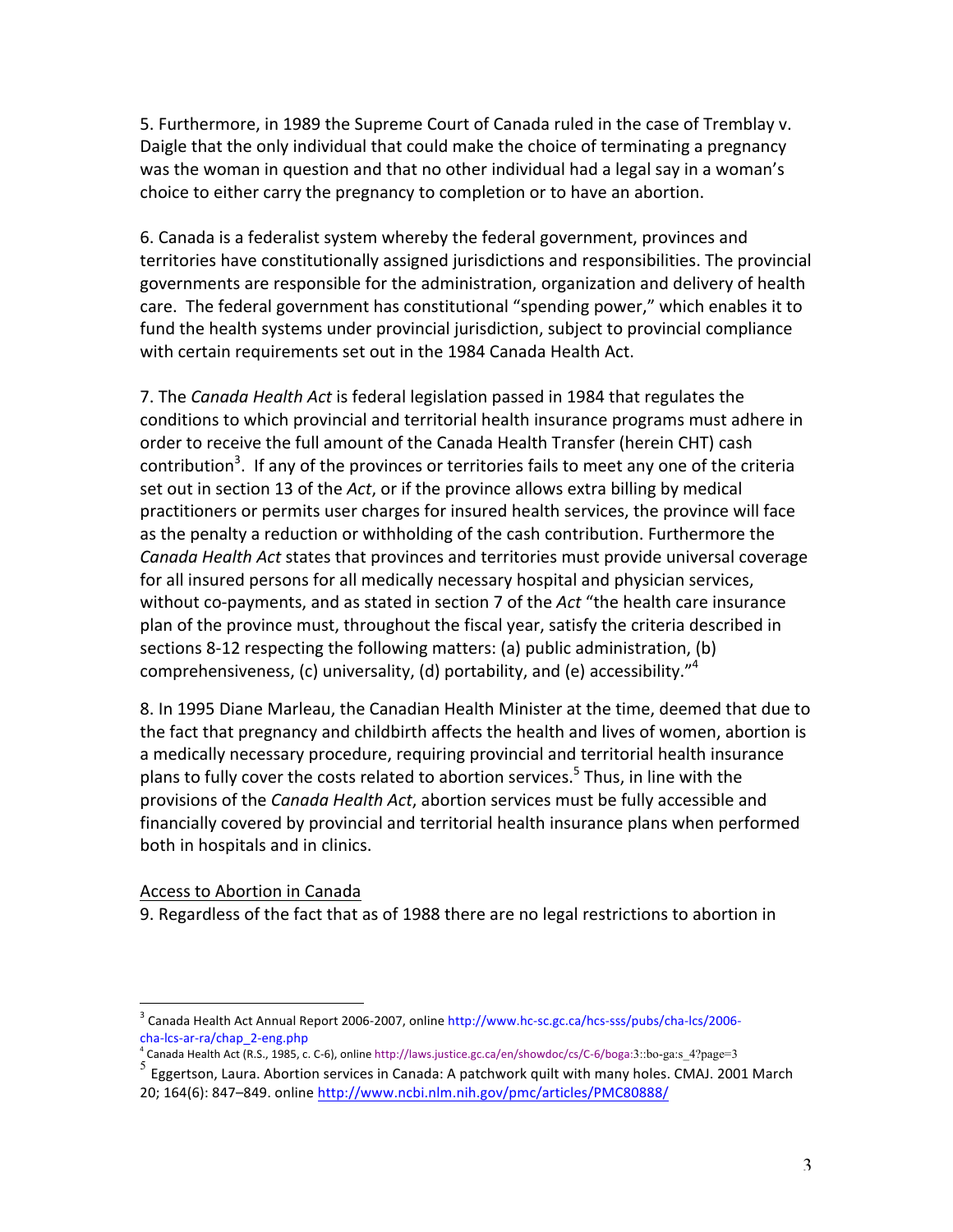Canada and abortion falls under the Canada Health Act as a medically necessary procedure, lack of accessibility continues to be an obstacle and a barrier for women who choose to terminate their pregnancies.

10. As of 2006, only 15.9% of hospitals offer abortion services in Canada<sup>6</sup>. This means that only one in every six hospitals offers abortion services. Moreover, the majority of facilities are poorly dispersed across Canada since most of them are located in urban areas and within 150 kilometres of the United States border, posing an obstacle to the large number of women who live further north of the border.

11. Women who live in an area where there are no facilities that provide abortion services are required to seek such services outside of their area of residence and thus, face additional barriers. Unexpected travel time is a factor since some of the abortion providers put a gestational limit to the termination of the pregnancy, delaying a woman's right to abortion. In addition, these women face unforeseen monetary expenses such as travel, accommodation, lost wages, childcare, eldercare, and possibly procedural costs (in the case where there is a lack of reciprocal billing within their provincial or territorial health systems), disproportionately impacting low-income women.

12. Reciprocal Billing states that individuals who are not present (either travelling or changing their residence) within their province or territory of residence at the time of needing a specific medically necessary service or procedure are to be either covered or reimbursed in full of the monetary costs by their provincial or territorial health system. In the case that an individual decides to change their provincial or territorial residence, reciprocal billing will cover their costs for up to three months before bureaucratic changes have been completed and the new provincial or territorial healthcare plan comes into function. Hence this allows Canadians to still have full healthcare coverage when they travel or move between provinces or territories. However, currently five provinces and one territory have not yet removed abortion from their lists of services to be excluded from reciprocal billing. As a result, if a woman who comes from such province or territory is travelling or changing her provincial or territorial residence and is in need of an abortion, she will have to incur the expense of paying up-front for the procedure, without an opportunity of being reimbursed. This disproportionately impacts women on low incomes.

13. Another factor that affects women from accessing appropriate information, care, and services in relation to abortion, is unknowledgeable and/or judgmental hospital staff members. In many hospitals, staff members are not properly trained and as a result, are unaware of their institution's policy on abortion, and thus are unable to refer women to a relevant and accurate source of information. Our research has shown that there are instances in which hospital staff are judgmental and treat women who are

 $^6$  Shaw, Jessica. 2006. Reality Check: A close look at accessing hospital abortion services in Canada.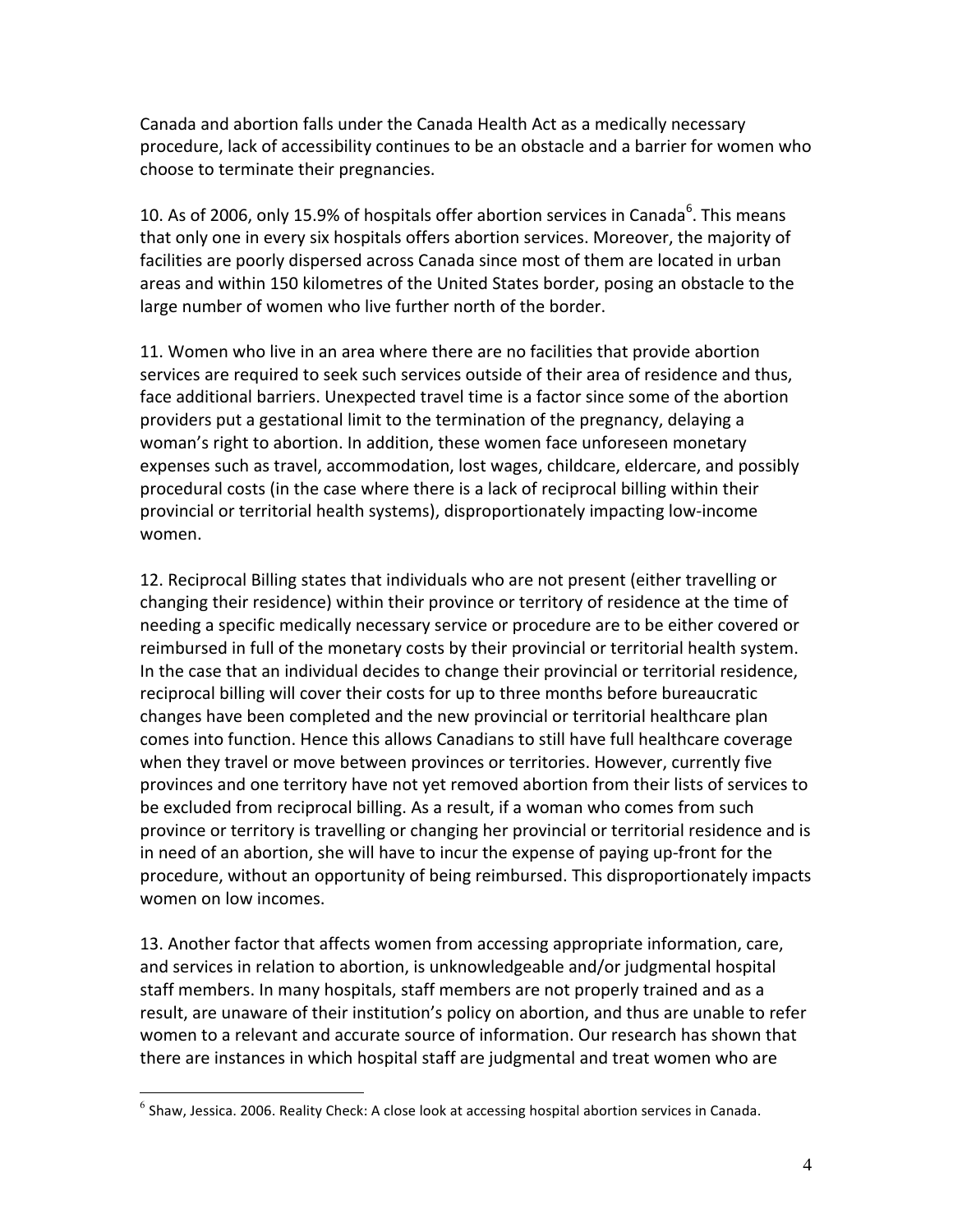seeking information on abortion services with disrespect and as a result give them bad referrals, and/or direct them to anti-choice organizations, or in other instances provide no information at all.<sup>7</sup> This results in delaying women's ability to obtain accurate information about where and how to access abortion services and to the abortion procedure itself.

14. Currently, regulations and accessibility to abortion varies between provinces and territories. Therefore it is important to analyze the accessibility to abortion in each individual province and territory. The following sections will look at the situation within three different provinces as more specific case studies that will demonstrate the lack of accessibility to abortion that women in Canada face.

# Prince Edward Island

15. There is a complete lack of accessibility to abortion services in the province of Prince Edward Island (herein PEI); this is the only province in Canada that is still refusing to offer abortion services, therefore violating the obligations set by the *Canada Health Act*.

16. Women who are residents of PEI and choose to terminate their pregnancies must travel to another province in order to obtain access to abortion services. The only province to which they can travel, funded by their provincial government, is Nova Scotia. In order to access a funded abortion the woman must be referred by both a PEI doctor and the Department of Health and Social Services, and the abortion procedure must be done in a hospital. Clinic abortion services are not eligible for funding by PEI. The doctor must first submit a referral to the Department of Health and Social Services deeming the termination of the pregnancy as medically necessary.

17. Due to stigma related to abortion, there is a lack of doctors on PEI who are willing to make the required referrals and requests for funding. In addition, healthcare providers are unwilling to provide accurate information to women who are seeking information on the procedure itself, where to obtain referrals for an abortion, as well as where they can obtain this medical service. $8<sup>8</sup>$ 

18. Monetary costs are a major barrier for women in PEI because they are forced to incur expensive travel costs, such as transportation and accommodation, and also ultrasound fees, lost wages, childcare, and eldercare. Since the hospital in Halifax, Nova Scotia does not offer abortion services after 16 weeks of gestation, women who are past this time period must self-fund their travel to Montreal, Quebec (which is 12 hours away by automobile) or London, Ontario (which is 21 hours away by automobile) or Toronto, Ontario (which is 19 hours away by automobile), in order to access abortion services.

 $^7$  Shaw, Jessica. 2006. Reality Check: A close look at accessing hospital abortion services in Canada.

 $8$  Shaw, Jessica. 2006. Reality Check: A close look at accessing hospital abortion services in Canada, p. 32.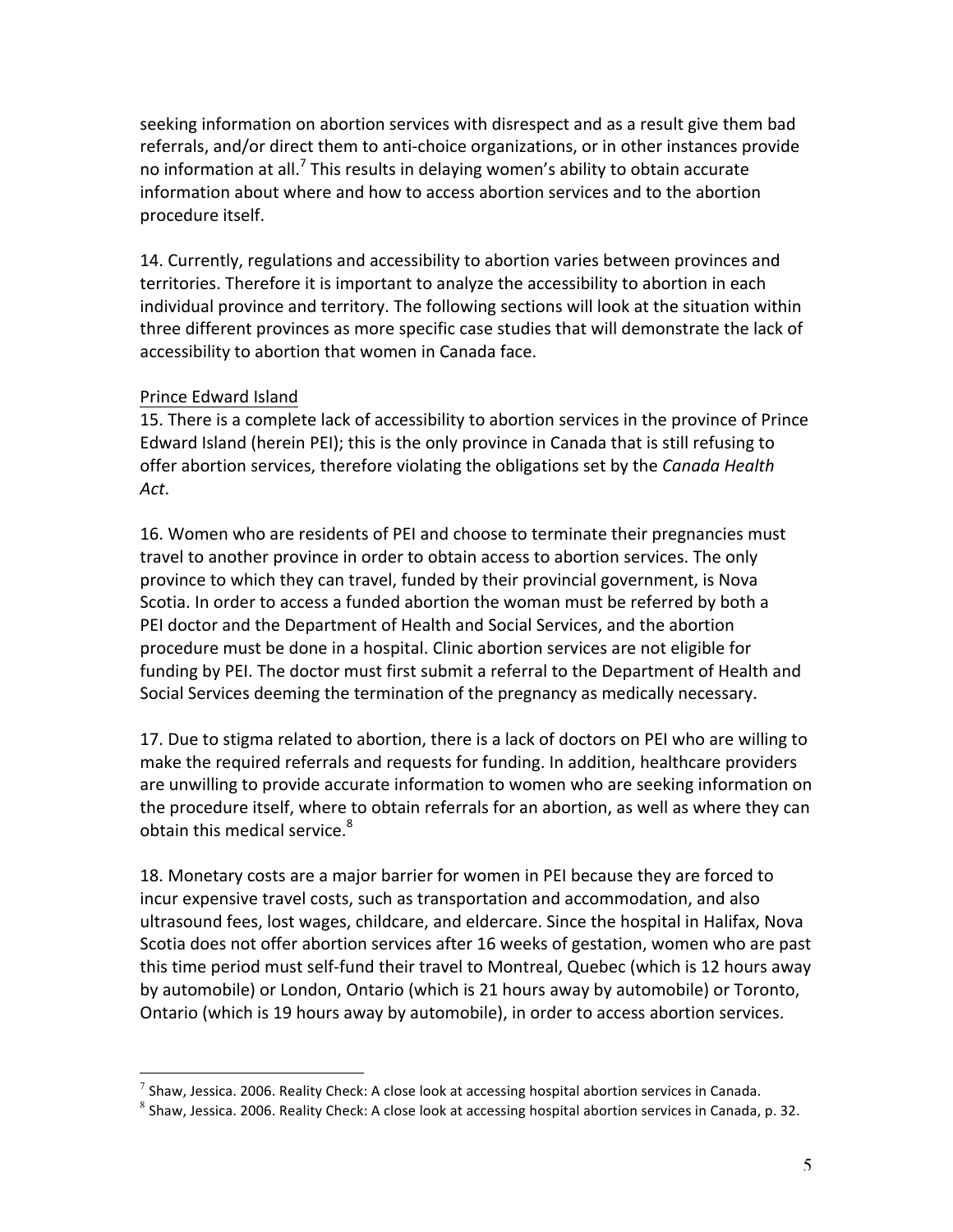### New Brunswick

19. New Brunswick has an 8% access rate with only two hospitals in the entire province that provide abortion services.<sup>9</sup>

20. In contravention to the *Canada Health Act*, New Brunswick is the only province in Canada that refuses to pay for, or reimburse women for, abortion services performed outside of hospitals; hence, this province refuses to fund clinic abortions. Furthermore, New Brunswick also refuses to provide reciprocal billing for women that require abortion services outside of the province.

21. In addition New Brunswick has the most restrictive abortion policies in the country. In order for a woman to be able to access safe and timely abortion care within the province, she requires the authorization of two doctors as well as the consent of the gynaecologist who will accept to perform the procedure, before she can be fully funded to receive an abortion at any of the two designated (above-mentioned) hospitals in the province.

22. This policy poses an extremely difficult obstacle for women in New Brunswick, since due to negative social attitudes and anti-abortion sentiments by healthcare providers, few medical doctors are either willing to give authorization or provide their services for the procedure.<sup>10</sup> This policy can be especially difficult for women in small towns and for women who do not have a family doctor. If a woman is unable to find the required authorization, she may either be forced to travel out-of-province in order to obtain abortion care, pay over \$700 to have the abortion in the only private clinic in New Brunswick or continue with the pregnancy and birth against her will.

23. In the case that a woman decides to travel out-of-province to terminate the pregnancy, and due to the fact that New Brunswick violates reciprocal billing, she will have to incur all the financial aspects of the procedure; facing a monetary barrier where she is expected to cover the transportation, accommodation, and procedural costs.

### Québec

24. Québec also contravenes the *Canada Health Act* by not adopting a reciprocal billing agreement with other provinces and territories in regards to physician services for abortion care. This means that when a Quebec woman with valid Quebec Health Insurance coverage has an abortion in a hospital or clinic in another province or territory, medical services will be covered but she may have to pay for physician services out-of-pocket herself and then apply to be reimbursed by the Quebec Health Insurance Plan. Physician services, up to amounts not exceeding Quebec rates, are covered in most cases.

 $9^9$  Canadians for Choice National Directory of Abortion Providers 2011.

<sup>&</sup>lt;sup>10</sup> Ibidem.